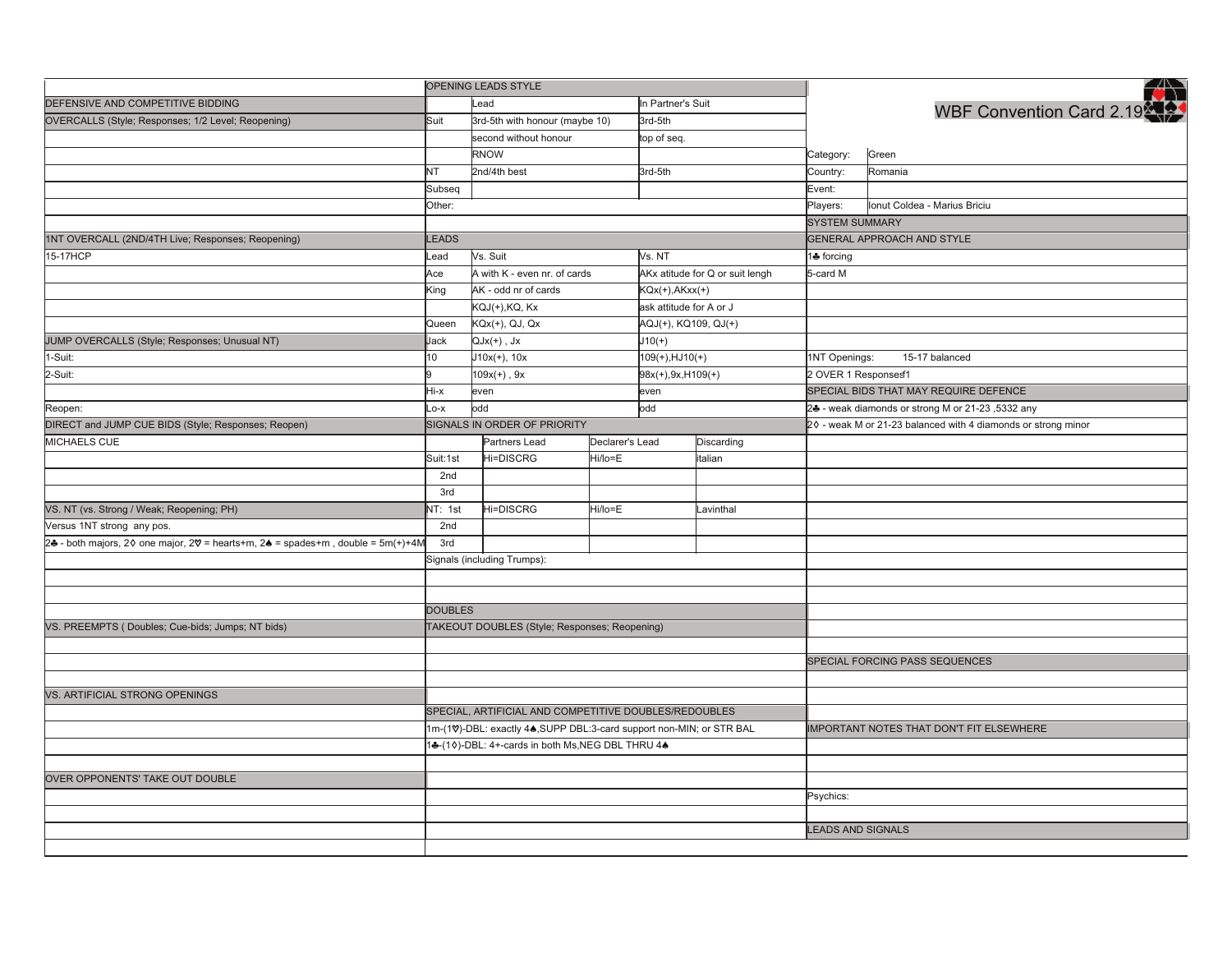|                             |                          |      |     | OPENING BID DESCRIPTIONS                               |                                                                                      |                    |          |  |
|-----------------------------|--------------------------|------|-----|--------------------------------------------------------|--------------------------------------------------------------------------------------|--------------------|----------|--|
| Opening                     | Artificial               | Min. |     | Neg Dble thr Description                               | Responses                                                                            | Subsequent Auction | Passed H |  |
| 1♣                          |                          |      | 4▲  | eather-natural                                         | 10 0-9 witout M or 06 with M/ 1M 6+HCP/ 1NT 10-15HCP balanced/ 24 any                |                    |          |  |
| $\overline{1+}$             |                          |      |     | $-18-20$ bal                                           | minor F1/20 6 cards any major 6-9HCP/2M 6 cards 9-12HCP/2NT 15+                      |                    |          |  |
| 1♣                          |                          |      |     | $-GF$                                                  | balanced                                                                             |                    |          |  |
| $\overline{10}$             |                          |      | 4≜  | eather (1)10-15bal (2)natural <22HCP                   |                                                                                      | 2-WAY CHECKBACK    |          |  |
| 18                          |                          |      | 40  | 5 cards, maximum 21HCP                                 | 1NT forcing/ 2NT GF fit 4/ 30-under invitation fit 4/ 3♣ inv. fit 4/ 3NT fit 3, 4333 | see notes          |          |  |
| 1≜                          |                          |      | 4ত  | 5 cards, maximum 21 HCP                                | 1NT forcing/ 2NT GF fit 4/34-under invitation fit 4/30 inv. fit 4/3NT fit 3, 4333    | see notes          |          |  |
| 1NT                         |                          |      |     | 15-17 balanced                                         | PUP STAY, texas , 24/nt trf to 34/0, 34 minors weak, 30 minors strong                |                    |          |  |
| 2♣                          |                          |      |     | eather- (1) weak $\Diamond$ (2) strong M (3)           | 20 weak relay / 2M - NF constructive / 2NT ask for 3 ♣ / 30 relay / 3M - nat         | see notes          |          |  |
| $\overline{2\clubsuit}$     |                          |      |     | 21-23 balanced any 5332                                | GF / 4- key cards.                                                                   |                    |          |  |
| $\overline{20}$             |                          |      |     | eather $(1)$ weak major $(2)$ 21-23                    | 2NT relay                                                                            |                    |          |  |
| $\overline{20}$             |                          |      |     | balanced with 4 diamonds (3) strong minor GF           |                                                                                      |                    |          |  |
| $\overline{2\triangledown}$ |                          |      | 40  | 50+5m maximum 10HCP                                    |                                                                                      |                    |          |  |
| $2\bullet$                  |                          |      | ∣4౪ | 5 <sup>+5m</sup> maximum 10HCP                         |                                                                                      |                    |          |  |
| 2NT                         |                          |      |     | 21-23 balanced, no 5 cards, no 4 diamonds              | stay/texas                                                                           |                    |          |  |
| $3+$                        |                          |      |     | preempt                                                |                                                                                      |                    |          |  |
| 30                          |                          |      |     | 8 trics in any M                                       |                                                                                      |                    |          |  |
| $\overline{38}$             |                          |      |     | preempt                                                |                                                                                      |                    |          |  |
| $3\bullet$                  |                          |      |     | preempt                                                |                                                                                      |                    |          |  |
| 3NT                         |                          |      |     | 1st,2nd gambling no stopper/ 3rd,4th to play           |                                                                                      |                    |          |  |
| 4♣                          |                          |      |     |                                                        |                                                                                      |                    |          |  |
| $\overline{40}$             |                          |      |     |                                                        |                                                                                      |                    |          |  |
| 48                          |                          |      |     |                                                        |                                                                                      |                    |          |  |
| 4▲                          |                          |      |     |                                                        |                                                                                      |                    |          |  |
| <b>4NT</b>                  |                          |      |     |                                                        |                                                                                      |                    |          |  |
| $5+$                        |                          |      |     |                                                        |                                                                                      |                    |          |  |
| $\overline{50}$             |                          |      |     |                                                        |                                                                                      |                    |          |  |
| 50                          |                          |      |     |                                                        |                                                                                      |                    |          |  |
| $5\bullet$                  |                          |      |     |                                                        |                                                                                      |                    |          |  |
| 5NT                         |                          |      |     |                                                        |                                                                                      |                    |          |  |
| <b>HIGH LEVEL BIDDING</b>   |                          |      |     |                                                        |                                                                                      |                    |          |  |
| <b>JOSEPHINE</b>            |                          |      |     |                                                        |                                                                                      |                    |          |  |
|                             | 4 NT key cards Blackwood |      |     |                                                        |                                                                                      |                    |          |  |
|                             |                          |      |     | SPLINTER, AUTOSPLINTER, LIGHTNER, EXCLUSION BLACKWOOD, |                                                                                      |                    |          |  |
|                             |                          |      |     |                                                        |                                                                                      |                    |          |  |
|                             |                          |      |     |                                                        |                                                                                      |                    |          |  |
|                             |                          |      |     |                                                        |                                                                                      |                    |          |  |
|                             |                          |      |     |                                                        |                                                                                      |                    |          |  |
|                             |                          |      |     |                                                        |                                                                                      |                    |          |  |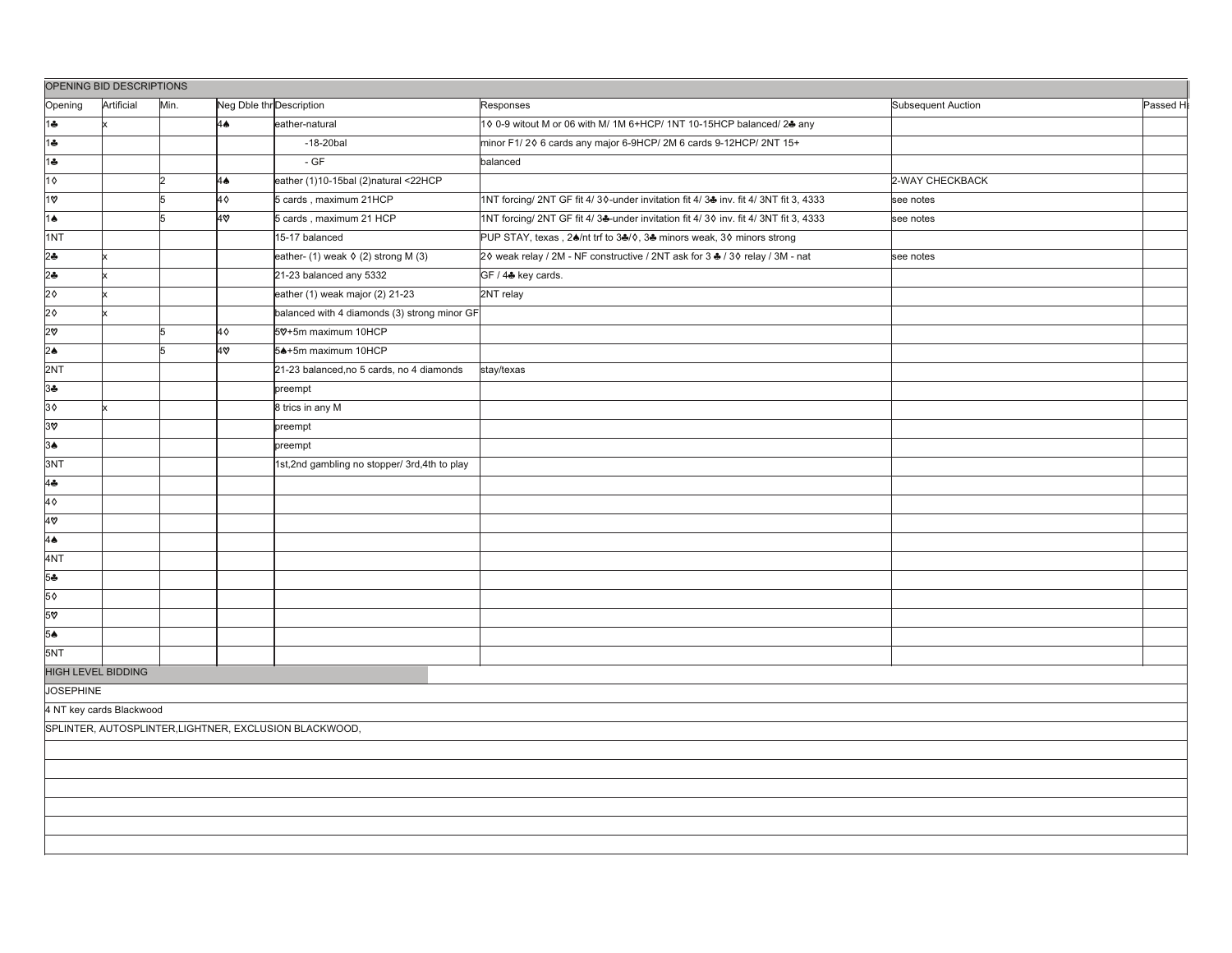# **1**♣ **opening**

# **1. Description**

#### **ether:**

- natural
- 18-20 balanced (no 5 card major)
- $-$  >21 PO, any

#### **Cannot be**

- 15-17 balanced
- 11-14 balanced

## **2. Answers**

- 1♦ 0-5 points (or possibly a bad 6) with a four-card major or 0-9 points without one - With 6-9 points and a 4-card or longer major suit, bid the suit
- 1M A decent 6 points or more with four or more cards in the suit bid
- 1NT 10-15 HCP, no four-card major, no five-card minor or good 4-card club
- 2♣ 10 or more points, no four-card or longer major, four good clubs (no-trump will always be an alternative) or any five clubs, but with 10-12 points and 5332 distribution consider bidding 1NT - 10 or more points, no four-card or longer major, any five diamonds, but with 10-12 points and 5332 distribution consider bidding 1NT
- $2\bullet$  6 cards in any major 6-8 HCP - 18+HCP balanced
- 2♥ 6 cards 9-11 HCP
- 2♠ 6 cards 9-11 HCP
- 2NT 15-17 bal, no four-card major, no five-card minor or good 4-card club suit.
- 3♣ 5 cards , invitation to game
- $3 \bullet -$
- 3M -
- 3NT -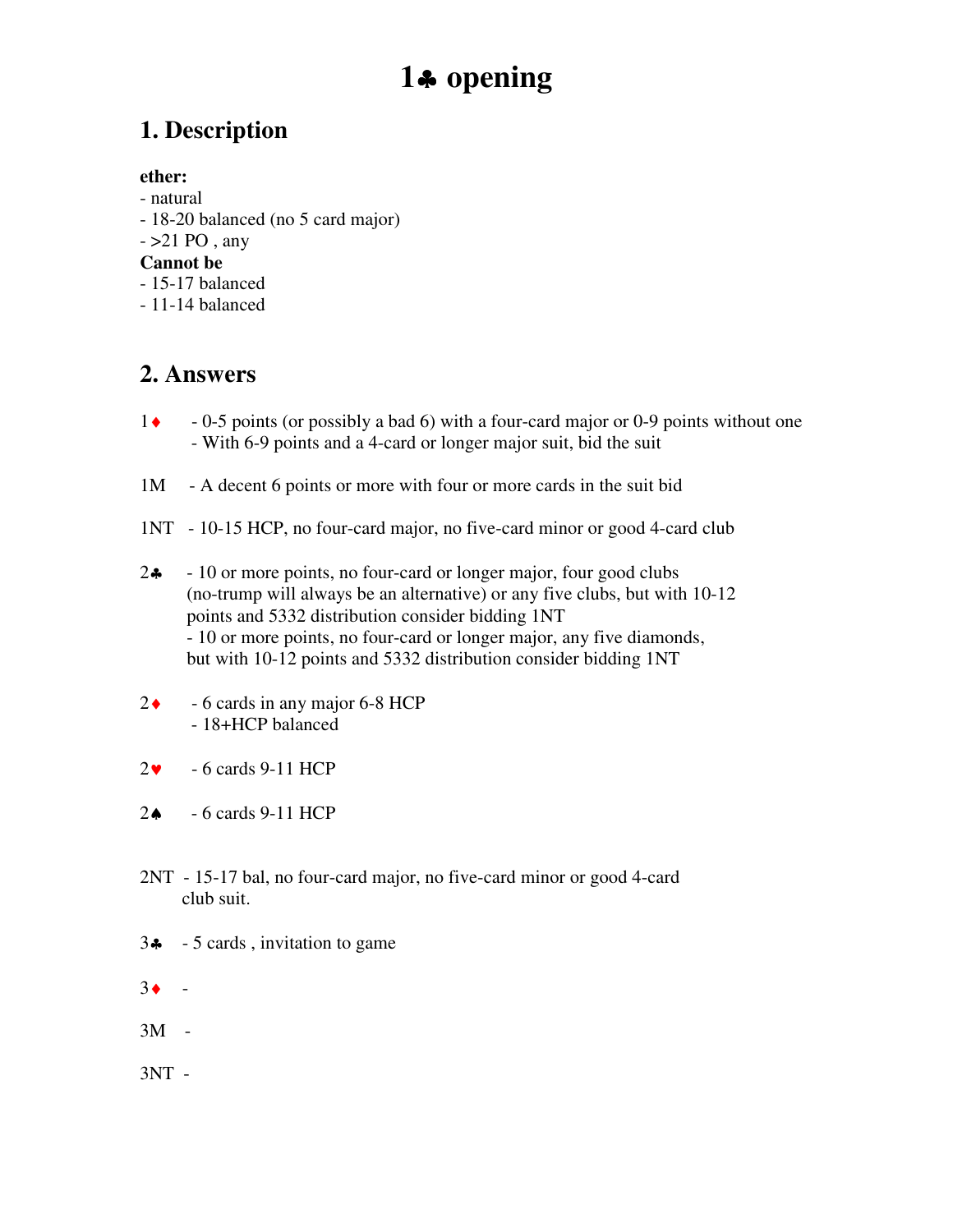## **3. Subsequent actions**

#### **a. 1**♣ **1**♦

- 1M 5+ clubs, 4M spades or 4-4-1-4 (if  $M=v$ ), any strength within 10-17
- 1NT 18-20 balanced
- 2♣ 6+clubs , any strength within 10-17
- $2 \leftarrow \text{GF}$ , ask for aces
- 2M 18-21HCP , M+♣
- 2NT 23-24 bal
- 3♣ 6+ clubs , 18-21 HCP
- $3X$  Key-Card Blackwood (RKCB) in X; answers:  $(0, 1, 2, 2+Q)$
- 3NT Asks for specific Aces. 4C denies one; 5C shows the club Ace; and 4NT shows two Aces. 5C over 4NT asks which two; responder bids in the order Color (two Aces of the same color) RANK (two major or two minor Aces) or SHAPE (two Aces of the same "shape," spades/diamonds or hearts/clubs). Over any of these bids, the next step similarly asks for specific Kings
- 4♣ Key-Card Blackwood (RKCB) in ♣; answers: (0 , 1 , 2 , 2+Q)

Special seq.

| <b>1 ÷</b><br>1M   | $1\bullet$<br>1.4/2.4/2.4/2.4<br>- 0-5HCP natural<br>$-6-9HCP$<br>1NT                                                                                        |
|--------------------|--------------------------------------------------------------------------------------------------------------------------------------------------------------|
| 1 <b>a.</b><br>1NT | $1\bullet$<br>2 <sub>o</sub><br>- trf. $2\bullet$ ; after, $2\bullet$ mean 44<br>major 0-5HCP, 2NT inv.                                                      |
|                    | $2\bullet$<br>- Texas<br>$2\bullet$<br>- Texas<br>$2\spadesuit$<br>$-$ trf $3\clubsuit$<br>2NT<br>- trf $3 \cdot$ maximal; cu minimal se liciteaza $2 \cdot$ |

## **b. 1**♣ **1NT**

2♣ - nat max 14HCP

| $2\bullet$ - relay GF | $2^{\circ}$ -10,11 HCP   |
|-----------------------|--------------------------|
|                       | $2\spadesuit$ -12,13 HCP |
|                       | <b>2NT -14-15HCP</b>     |

 **2M** – inverted bid (clubs +M) **2NT**- inv.

## **c. 1**♣ **2**♣

2 $\bullet$  - GF 2 $\vee$  is  $\bullet$ / $\bullet$  , 3m is semisolid suit and 10-12 HCP

 $2M - values < 15HCP$ , 2NT- <15HCP values for NT 3♣ - 6 good cards <15HCP After any of this 2NT,  $3\clubsuit$ ,  $3\spadesuit$  is invitation ; 3♥/♠ shows GF with ♣/♦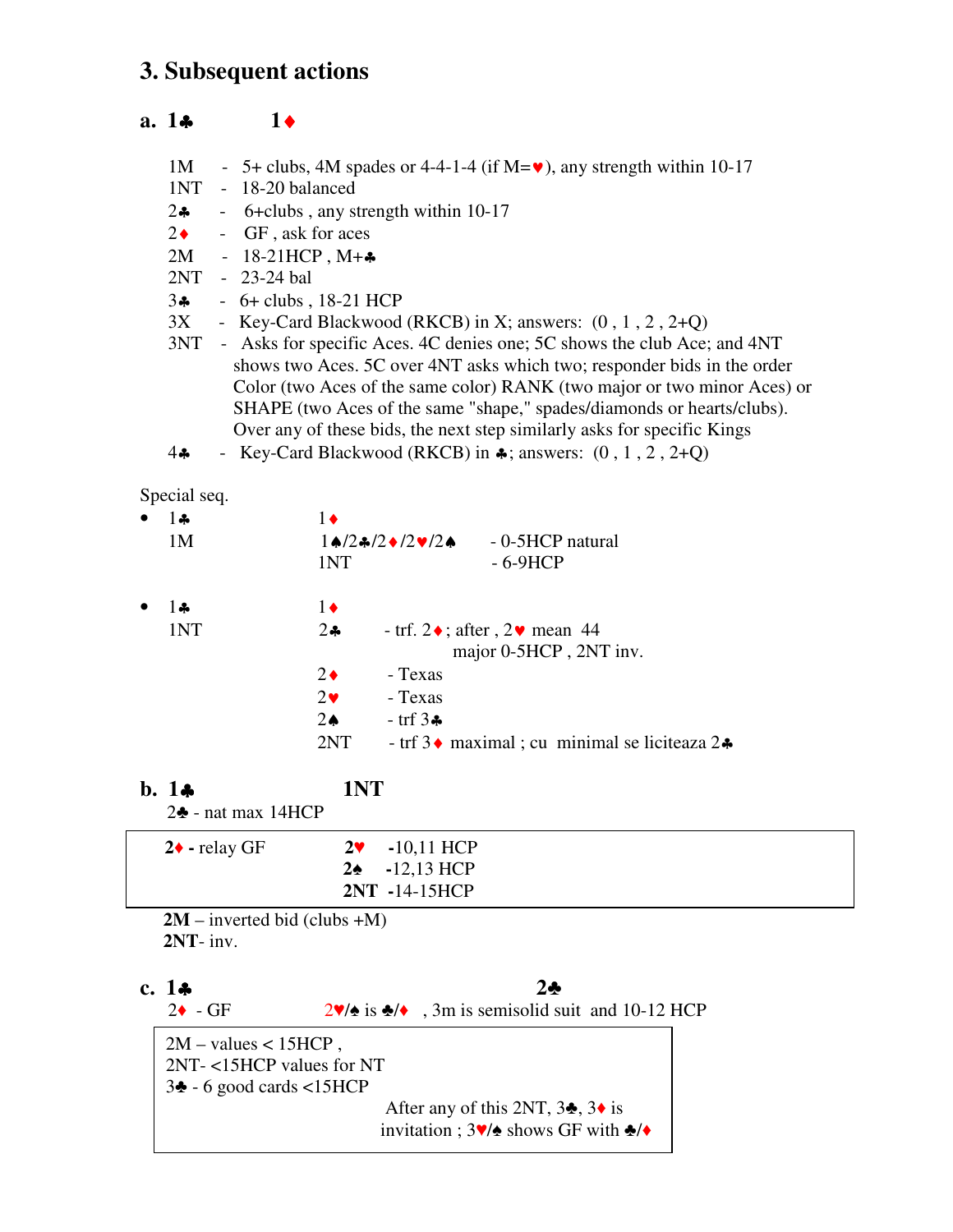**1**♣ **- 1**♦ **2**♦ **- 2**♥ **week - 2**♠ **2 controls - 2NT 3 controls - 3**♣**, 3**♦ **semisolid suit - 3**♥**, 3**♠ **minimum DV10XXX - 3NT – 2 A 1**♣ **- 1M 2**♦ **- 2M waiting - 2NT 8-10 HP - 3**♣ **, 3**♦ **5 cards min 8 HP - 3M 5cards 3honors - 3NT 11-13 HP 1**♣ **- 1**♥ **- 1NT - 2**♣ **strong relay 2**♦ **- no 3**♥ **no 4**♠ **2**♥ **asking - 2**♠ **- min 4-4 Majors - 2NT relay - 2NT - 4**♥ **without 4**♠  **- 3**♣ **- 1 honour 5 cards - 3**♦ **- 2 honours 5 cards - 3**♥ **- 3 honours 5 cards - 3**♠ **- 1 honour 6 cards - 3NT - 2 honours 6 cards 1**♣ **- 1**♠ **- 1NT - 2**♣ **strong relay 2**♦ **- no 4**♥ **no 3**♠ **2**♥ **4cards - 2**♠ **5 cards - 2NT relay - like before 2**♠ **relay - 2NT 4cards - 3**♣**,3**♦**,3**♥**,3**♠ **like before 1**♣ **- 1**♥ **- 1NT - 2**♦ **week relay 2**♥ **- 3 cards 2**♠ **- 4**♠ **without 3**♥ **1**♣ **- 1**♠ **- 1NT - 2**♦ **week relay 2**♥ **- 4 cards 2**♠ **- 3 cards without 4**♥ **1**♣ **- 1M - 2NT fit 4 gf. – 3cl = 5cardsM min 3 contr. 3di = 4cards min 3 contr 3he = 5cards weak- 3sp ask sgl in ordine 3sp = 4 cards weak cu sgl 3NT = 4 cards weak fara**  اوی است. است که است که است که است که است که است که است که است که است که است که است که است که است که است که است<br>است که است که است که است که است که است که است که است که است که است که است که است که است که است که است که است  **4m = splinter 3 controls 4M = splinter 3 controls**  *SM* OM **OM**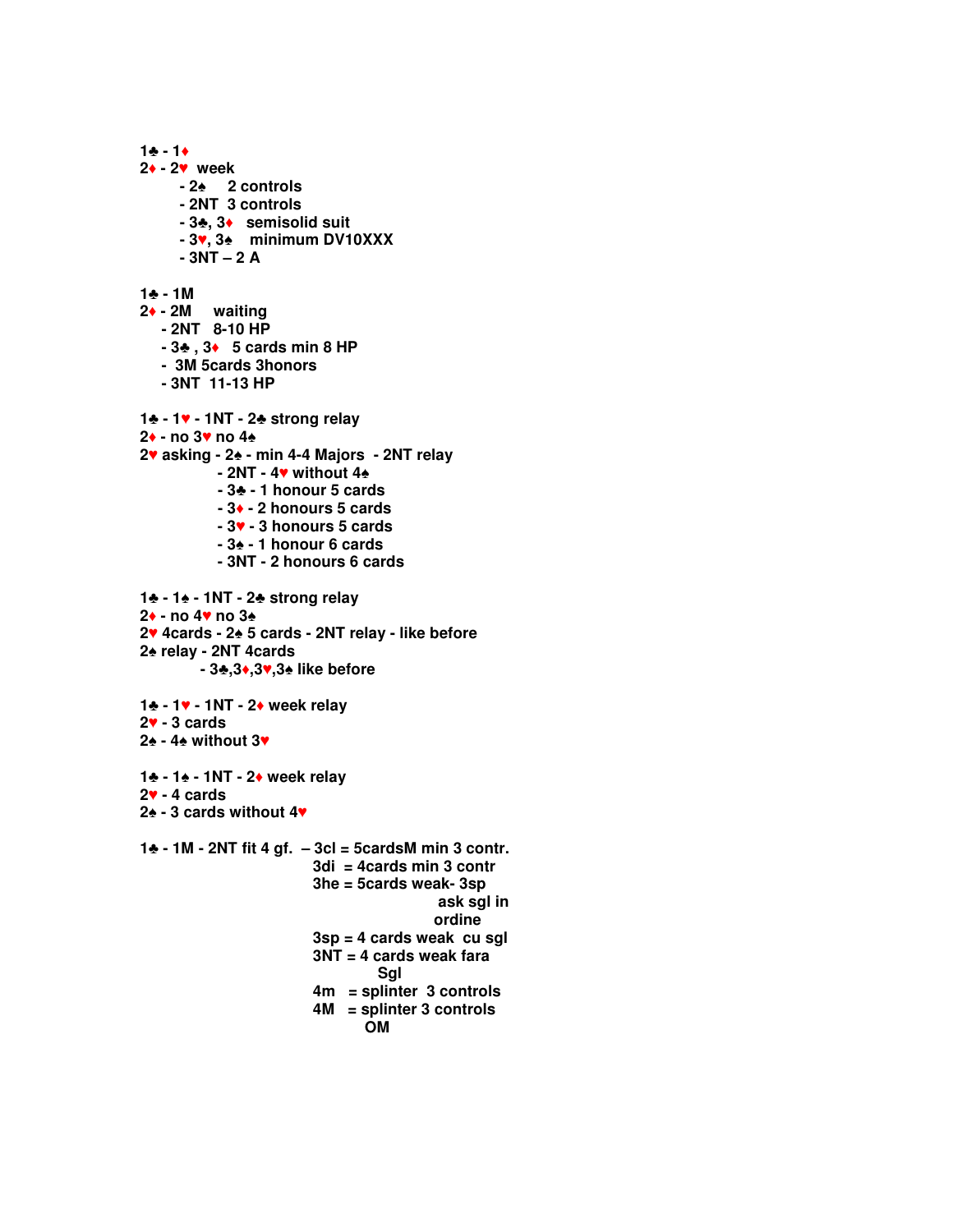# **1**♦ **opening**

# **Subsequent actions**

# **1**♦ **2**♣

- $2\bullet$  -15+ HCP, no fit
- 2M best major<br>2NT 11-13PO n
- 11- 13PO no fit
- 3♣ natural fit (can have QJ doubleton in club)
- 3♦ 6+cards 11-15HCP good colour
- $3\bullet$  splinter fit  $3+$
- $3\spadesuit$  splinter fit 3+
- 3NT 13-14PO doubleton club

#### other

| $1\bullet$ | 2.5                               |
|------------|-----------------------------------|
| 2M         | 3M - 4 cards, no stopper in OM    |
|            | 2NT - invitant                    |
|            | $3\bullet$ - invitant             |
|            | $3NT - fit 4$ in M, stopper in OM |

| $1\bullet$ |  |
|------------|--|
|------------|--|

 $1 \bullet$  1M<br>1NT  $2 \bullet$  $2$ **♣** - ask for  $2\blacklozenge$  $2\blacklozenge$  - GF 2NT ask for 3♣  $3m - inv. 5M + 5m$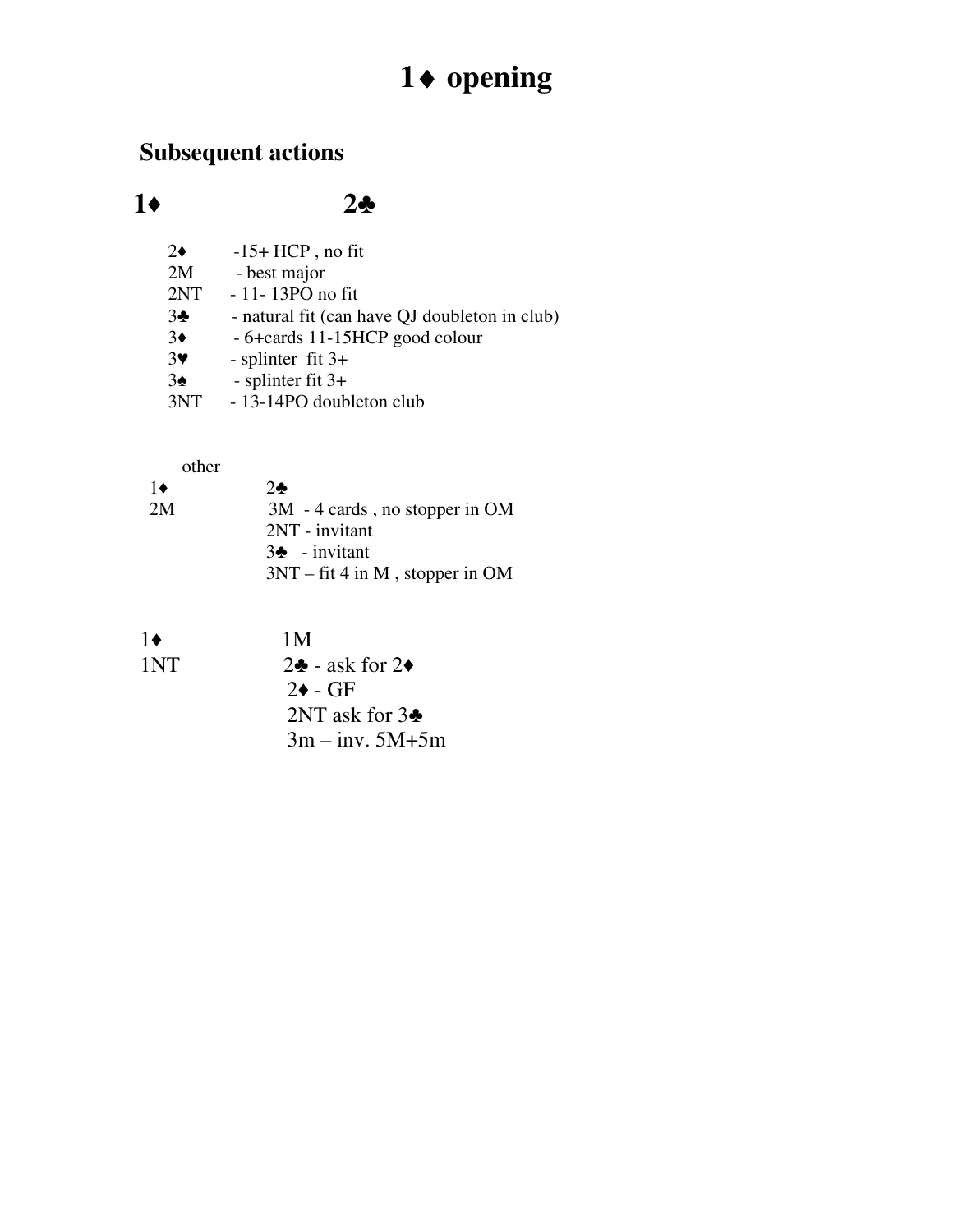# **1 M opening**

#### **Responses**

| 1NT                                             | - forcing after $1st$ , 2nd<br>- semiforcing after $3rd$ and 4th |
|-------------------------------------------------|------------------------------------------------------------------|
| $2\bullet$                                      | - nat $1,2$<br>- Drury after 3,4;                                |
| $2\blacktriangledown$ (over $1\blacktriangle$ ) | - 5 crds forcing                                                 |
| 2M                                              | $-$ fit 3, 8-10 points                                           |
|                                                 |                                                                  |
| 2NT                                             | - GF fit 4                                                       |
| 34                                              | $-$ inv                                                          |
| $3\bullet$                                      | $ \sin$ v                                                        |
| 3M                                              | - preempt                                                        |
| 3NT                                             | - fit 3 13-15HCP                                                 |

Subsquent actions

### **a. 1M – 2NT**

- 3♣ interesting hand 11-14
- 3♦ 15+ PO notbalanced
- 3M (11-14 HCP , 5-6 controls with sgl) or (11-14 , 4-6 controls with void)
- 3 OM -18-20 PObalanced
- 3NT -15-17 PO balanced
- 4m -6 key cards asking
- 4M -bad hand
- 4CM 6 key cards asking
- 5 any key cards exclusion

1M 2NT 3 $\clubsuit$  -3 $\bullet$  ask fo sgl. - , no sgl , club, diamond , other M

| 1M | 2NT |                                                          |  |
|----|-----|----------------------------------------------------------|--|
| 3M |     | 3NT- ask for shortness - club, diamond, other major, sgl |  |
|    |     | - 4M void                                                |  |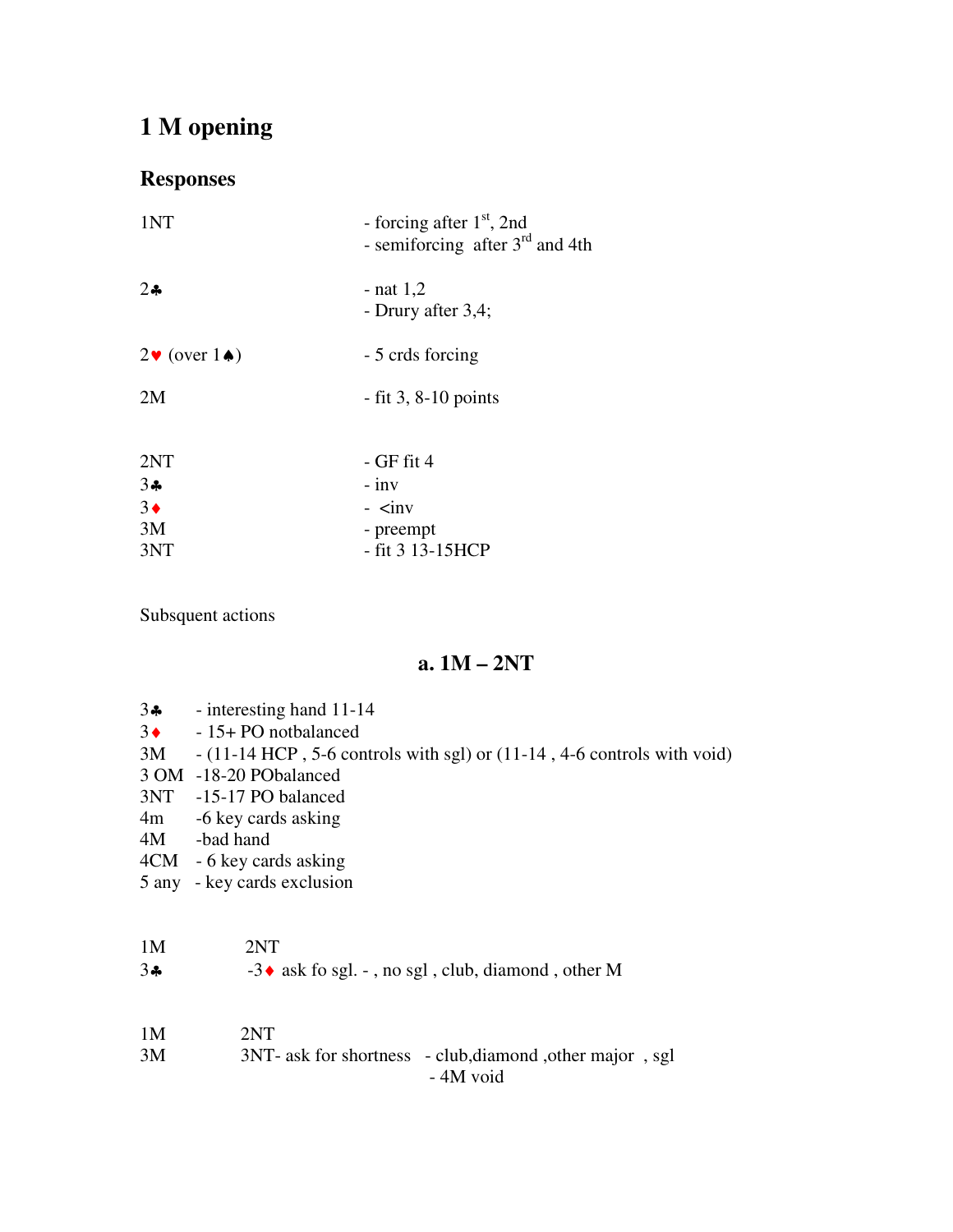# **1NT**

2<sup>3</sup> ask for 5 cards M 2◊/♡ texas  $2\spadesuit$  trf to  $3\clubsuit$ 2NT trf to 3 $\diamond$ 3 $\clubsuit$  - minors weak 3<mark>0 - minors strong</mark><br>3**0** - 1345 or 1354 GF 3 $\spadesuit$  - 3145 or 3154 GF 4} - Gerber

| West<br>1 NT<br>$\overline{\mathcal{L}}$                                                                                                                         | <b>North</b><br>P     | East<br>$2 - 1$                                                                                           | South<br>P                                                                                                                             |  |
|------------------------------------------------------------------------------------------------------------------------------------------------------------------|-----------------------|-----------------------------------------------------------------------------------------------------------|----------------------------------------------------------------------------------------------------------------------------------------|--|
| Call<br>$2 \bullet$                                                                                                                                              | $2 \bullet 2 \bullet$ | Meaning<br>5 card suit                                                                                    | relay (usually no 5-card major)                                                                                                        |  |
| West                                                                                                                                                             | <b>North</b>          | East                                                                                                      | South                                                                                                                                  |  |
| 1 <sub>NT</sub>                                                                                                                                                  | P                     | $2 -$                                                                                                     | P                                                                                                                                      |  |
| $2 \bullet$                                                                                                                                                      | P                     | $\gamma$                                                                                                  |                                                                                                                                        |  |
| Call<br>$\cdot$ 2 $\bullet$<br>$\bullet$ 2 $\bullet$<br>$\cdot$ 2 NT<br>$\cdot$ 3 $\bullet$<br>$\cdot$ 3 $\bullet$<br>$\cdot$ 3 $\bullet$<br>$\cdot$ 3 $\bullet$ |                       | Meaning<br>exactly 4 hearts<br>4-4 or $5-4$ in majors; I<br>5-4 or 6-4 in majors; GF<br>4-4 in majors; GF | exactly 4 spades or no major interest<br>5+ <i>clubs</i> ; no 4 card major; slam try<br>5+ <i>diamonds</i> ; no 4 card major; slam try |  |
| 3 NT                                                                                                                                                             |                       | sign-off (was looking for 5 card major)                                                                   |                                                                                                                                        |  |
| 4 +                                                                                                                                                              |                       | Gerber                                                                                                    |                                                                                                                                        |  |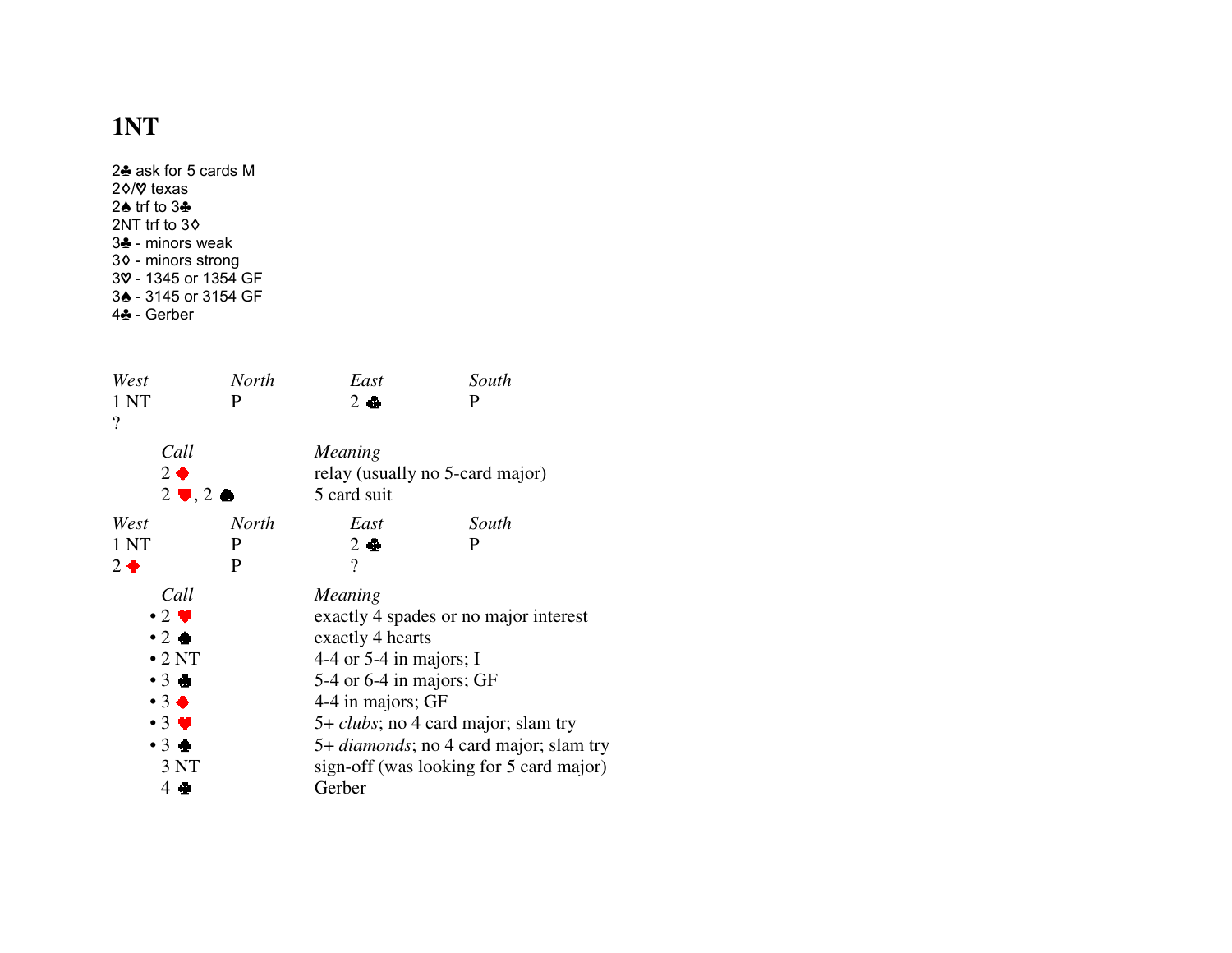|                               |                            |                                               | Memory aid: After the $2 \blacklozenge$ relay responder's next suit bid is always artificial. Note that a<br>$2 \vee \text{ or } 2 \triangle$ bid denies interest in the major bid and denies five cards in the major shown. |
|-------------------------------|----------------------------|-----------------------------------------------|------------------------------------------------------------------------------------------------------------------------------------------------------------------------------------------------------------------------------|
| West                          | <b>North</b>               | East                                          | South                                                                                                                                                                                                                        |
| 1 NT                          | $\mathbf P$                | $2 - 1$                                       | $\mathbf{P}$                                                                                                                                                                                                                 |
| $2 \bullet$<br>$\overline{?}$ | $\mathbf{P}$               | 2M                                            | $\mathbf{P}$                                                                                                                                                                                                                 |
| Call                          |                            | Meaning                                       |                                                                                                                                                                                                                              |
| $2 \triangle$                 |                            | spade fit*; minimum; NF                       |                                                                                                                                                                                                                              |
| 2NT<br>$•3 +$                 |                            | no fit; minimum; NF                           |                                                                                                                                                                                                                              |
| $\mathfrak{Z}$<br>V           |                            | no fit; maximum                               |                                                                                                                                                                                                                              |
| $3 -$                         |                            | heart fit; minimum; NF<br>spade fit*; maximum |                                                                                                                                                                                                                              |
| $4$ $\blacktriangledown$      |                            | heart fit; maximum                            |                                                                                                                                                                                                                              |
|                               |                            |                                               |                                                                                                                                                                                                                              |
|                               | *if responder has 4 spades |                                               |                                                                                                                                                                                                                              |
| West                          | <b>North</b>               | East                                          | South                                                                                                                                                                                                                        |
| 1 <sub>NT</sub>               | ${\bf P}$                  | $2 - 1$                                       | $\mathbf{P}$                                                                                                                                                                                                                 |
| $2 \bullet$<br>$\overline{?}$ | $\mathbf{P}$               | 2NT                                           | $\mathbf{P}$                                                                                                                                                                                                                 |
| Call                          |                            | Meaning                                       |                                                                                                                                                                                                                              |
| Pass                          |                            | no major fit; minimum                         |                                                                                                                                                                                                                              |
| $•3 +$                        |                            |                                               | relay; maximum; responder bids shorter<br>major (Smolen) or 3 NT with 4-4                                                                                                                                                    |
|                               | $3 \vee 3$                 | that fit; minimum                             |                                                                                                                                                                                                                              |
| 3 NT                          |                            |                                               | maximum (no interest in 5-3 fit)                                                                                                                                                                                             |
|                               | $4 \bullet 4 \bullet$      | that fit; maximum                             |                                                                                                                                                                                                                              |
| West                          | North                      | East                                          | South                                                                                                                                                                                                                        |
| 1 <sub>NT</sub>               | $\mathbf P$                | $2 - 1$                                       | ${\bf P}$                                                                                                                                                                                                                    |
| $2 \bullet$<br>$\overline{?}$ | $\mathbf{P}$               | $3 - 1$                                       | $\mathbf{P}$                                                                                                                                                                                                                 |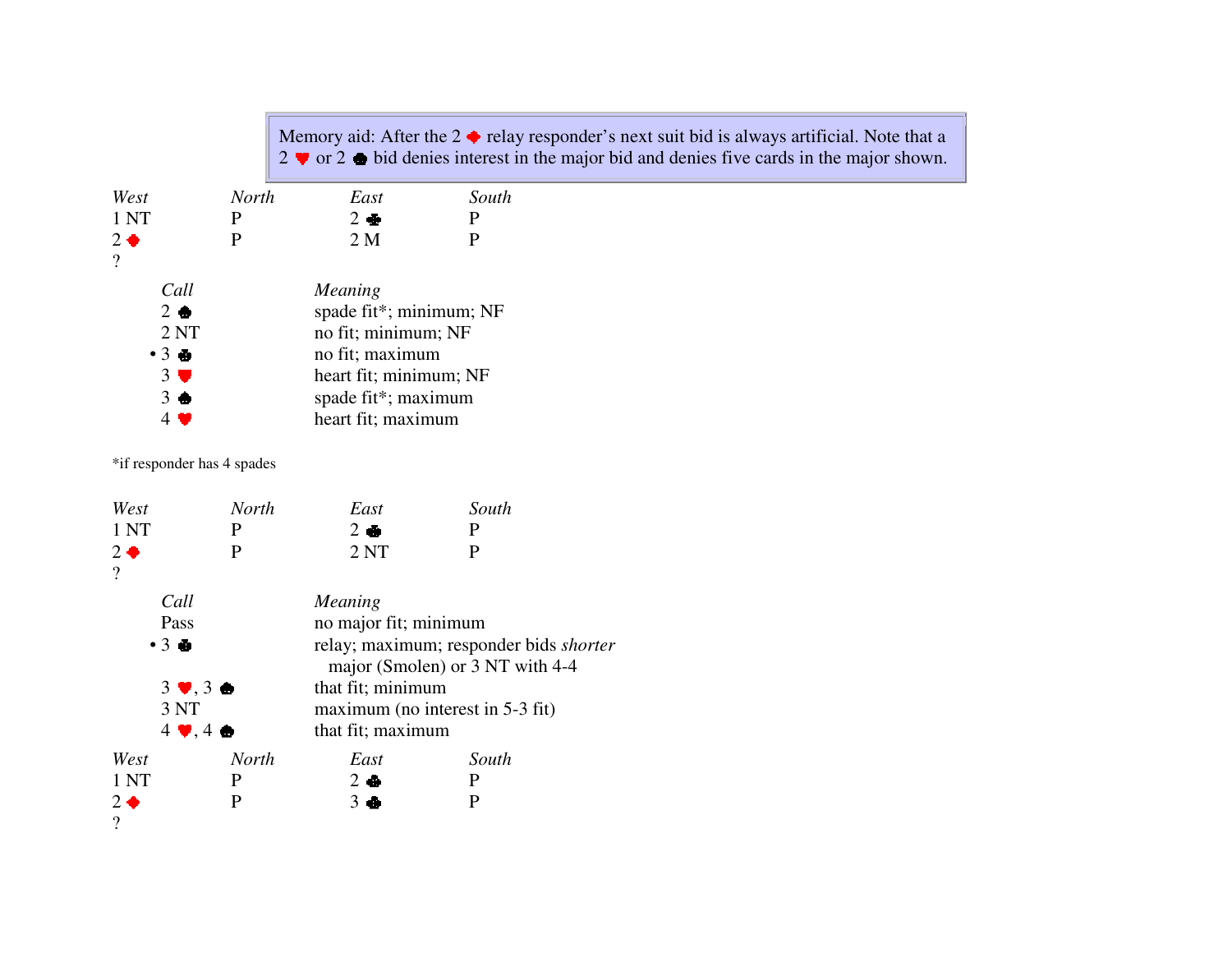| Call                  | Meaning                                         |
|-----------------------|-------------------------------------------------|
| $\bullet$ 3 $\bullet$ | relay; responder then bids <i>shorter</i> major |
|                       | (Smolen style)                                  |
| $3 \vee 3 =$          | that $fit*$                                     |
| 3 <sub>N</sub> T      | no interest in 5-3 fit; if responder bids       |
|                       | again it is natural                             |

\*If responder has slam interest, he may continue with a minor-suit splinter, opposite major (natural) or key-card Blackwood.

| West            | <b>North</b>             | East                              | South |
|-----------------|--------------------------|-----------------------------------|-------|
| 1 <sub>NT</sub> | P                        | $2 \div$                          | P     |
| $2 \bullet$     | P                        | 2 M                               | P     |
| Fit             | P                        | ?                                 |       |
|                 | Call                     | Meaning                           |       |
|                 | 2 NT, 3 NT               | corrective*; NF                   |       |
|                 | $3 \pm 3$                | $5+$ cards; slam try              |       |
|                 | • Unfit major            | ambiguous slam try                |       |
|                 | $3 \bullet$ (fit)        | trump-quality concern; I          |       |
|                 | $4, 4$ +                 | splinter; slam try                |       |
|                 | $4$ V over $2 \triangle$ | splinter; slam try                |       |
|                 | 4 fit                    | sign-off                          |       |
|                 | 4 NT                     | key-card Blackwood (fit suit key) |       |

\*denies spade fit; 3 NT offers choice of game after heart fit

| West            | <b>North</b> | East                                    | South |
|-----------------|--------------|-----------------------------------------|-------|
| 1 <sub>NT</sub> |              | $2 \oplus$                              | Р     |
| $2 \bullet$     |              | 2 M                                     | р     |
| No Fit          |              | ?                                       |       |
| Call            |              | Meaning                                 |       |
| $3 \pm 3$       |              | 5+ cards; 4 card major; GF              |       |
| $\bullet$ 3     |              | 4 <i>clubs</i> ; 4 card major; slam try |       |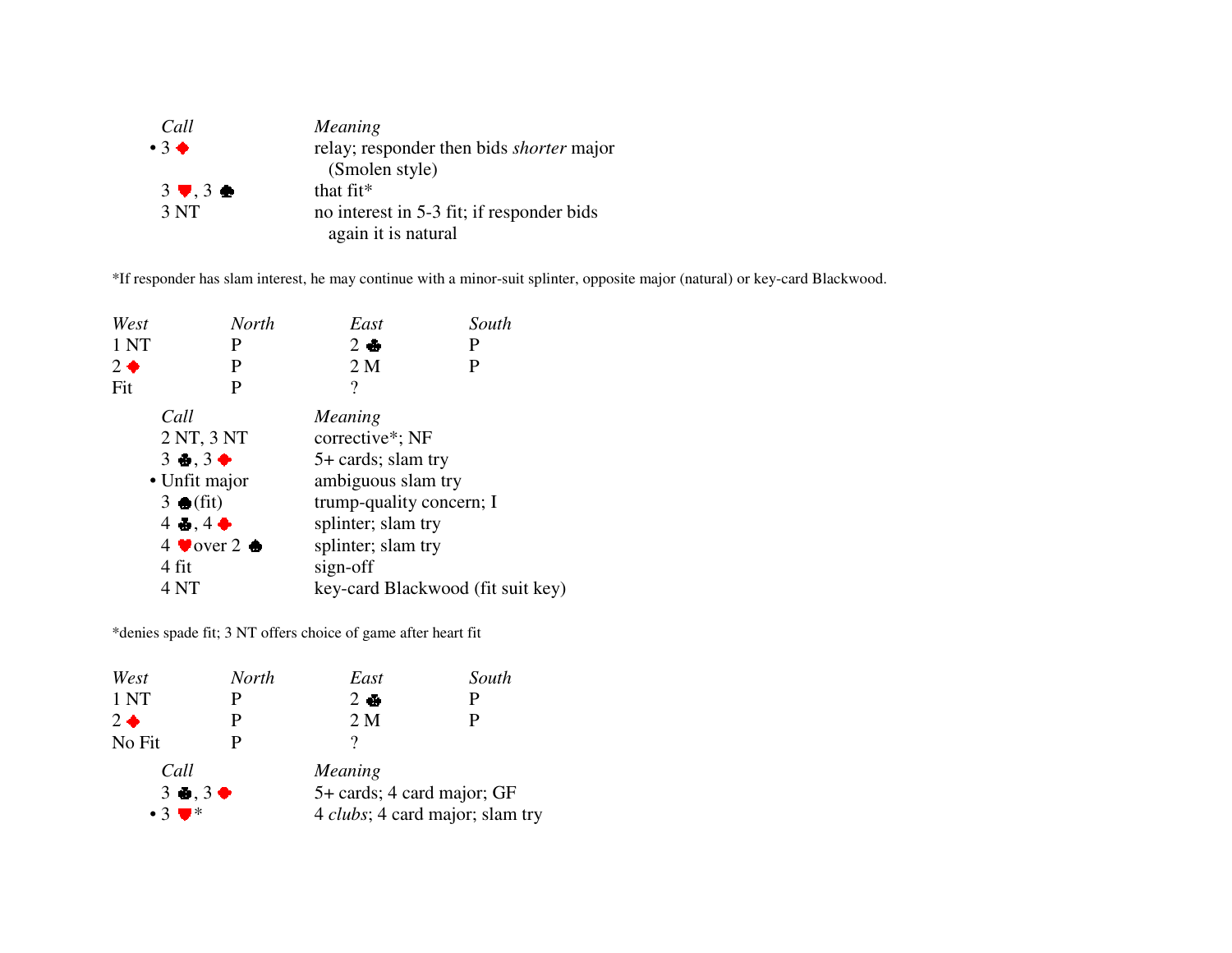| $\bullet$ 3 $\bullet$  | 4 <i>diamonds</i> ; 4 card major; slam try |
|------------------------|--------------------------------------------|
| 3 <sub>N</sub> T       | sign-off                                   |
| $4 \cdot 1$ over $2NT$ | Gerber                                     |
| 4 NT                   | quantitative                               |

\*If 3  $\bullet$  is not available (i.e., if opener bid 3  $\bullet$ ) then 3  $\bullet$  shows 5+ clubs and 4  $\bullet$  shows exactly 4 clubs.

#### **After interference:**

All doubles or redoubles by either player are for penalty.

If responder's L-H-O doubles 2  $\bullet$  or bids 2  $\bullet$ , the structure is unchanged (assuming no further enemy bid). Opener should make his normal rebid or pass, double or redouble. If responder rebids  $2 \bullet$  it is to play (he would have passed  $2 \bullet$ ).

If either opponent bids 2  $\blacktriangledown$  or higher (after the Stayman 2  $\blacktriangle$  bid), the structure is off and the bidding reverts to a natural style. If opener cannot make his normal rebid, he should pass or double. If responder bids a major suit, he shows 4 cards in that suit (3 could be both majors after a 3  $\bullet$  or 3  $\bullet$  overcall); this is invitational at 2  $\bullet$  or forcing at the 3 level. Opener may raise, return to notrump, or show the other major if appropriate.

| West |                | <b>North</b> | East                                          | South                            |
|------|----------------|--------------|-----------------------------------------------|----------------------------------|
| 1 NT |                | P            | $2 \cdot \bullet$                             | $2 \blacktriangledown \text{up}$ |
| P/D  |                | P            | ?                                             |                                  |
|      | Call           |              | Meaning                                       |                                  |
|      | $2 \bullet$    |              | 4 spades; I                                   |                                  |
|      | 2NT            |              | invitational (ambiguous over $2 \triangleq$ ) |                                  |
|      | 3 <sub>m</sub> |              | 5+ cards; GF                                  |                                  |
|      | 3 M            |              | 4 cards; GF                                   |                                  |
|      | cue            |              | asks for stopper                              |                                  |
|      | 3 NT           |              | sign-off                                      |                                  |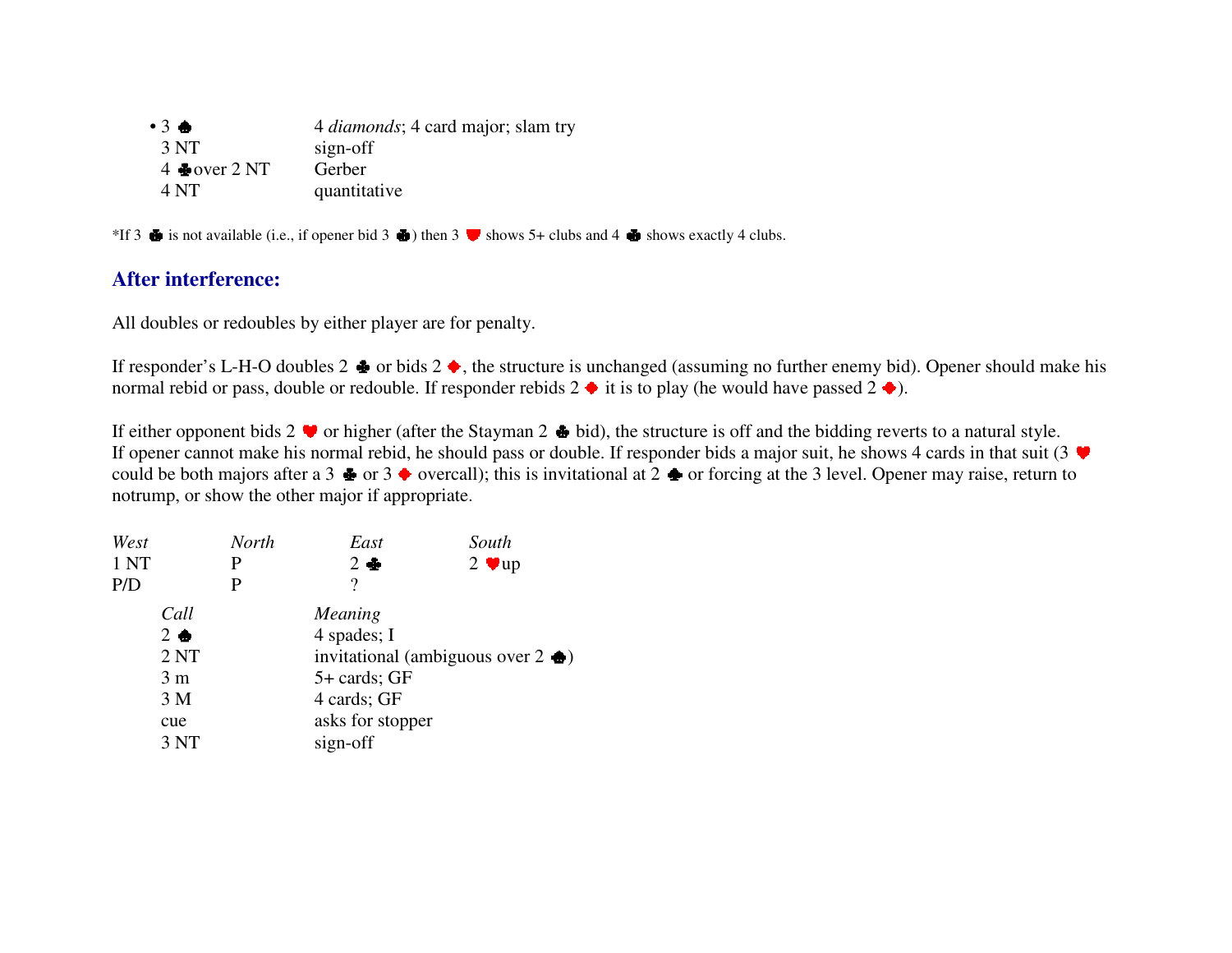# **2**♣

# **1.description**

- 2♣ weak ♦
	- any 5332 , 21-23 balanced
	- strong major

# **2. subsequent actions**

| N   | S                          | N                                                                                                                                                     |
|-----|----------------------------|-------------------------------------------------------------------------------------------------------------------------------------------------------|
| 2.4 | $-2$ weak relay            | - PAS<br>$-2\blacktriangleright\blacktriangle$ semiforcing with M<br>$-2NT$                                                                           |
|     | $-2\nu/$ NF constructive   |                                                                                                                                                       |
|     | $-2NT$ trf in $3\clubsuit$ | $-3$ weak diamonds<br>- 3M strong<br>$-3NT$ 21-23 5332                                                                                                |
|     | $-3$ $\bullet$ releu       | $-3$ very weak diamonds<br>$-3$ weak diamonds maximum hand but<br>weak colour maxim AJxxxx<br>- 3. weak diamonds good colour<br>$-3NT$ 21-23 balanced |

- 3 $\bullet$  to pass
- $-3 \cdot \sqrt{4}$  nat. GF. cuebid with sgl.
- 3NT to play
- 4♣ key cards
- $-4\bullet$  preempt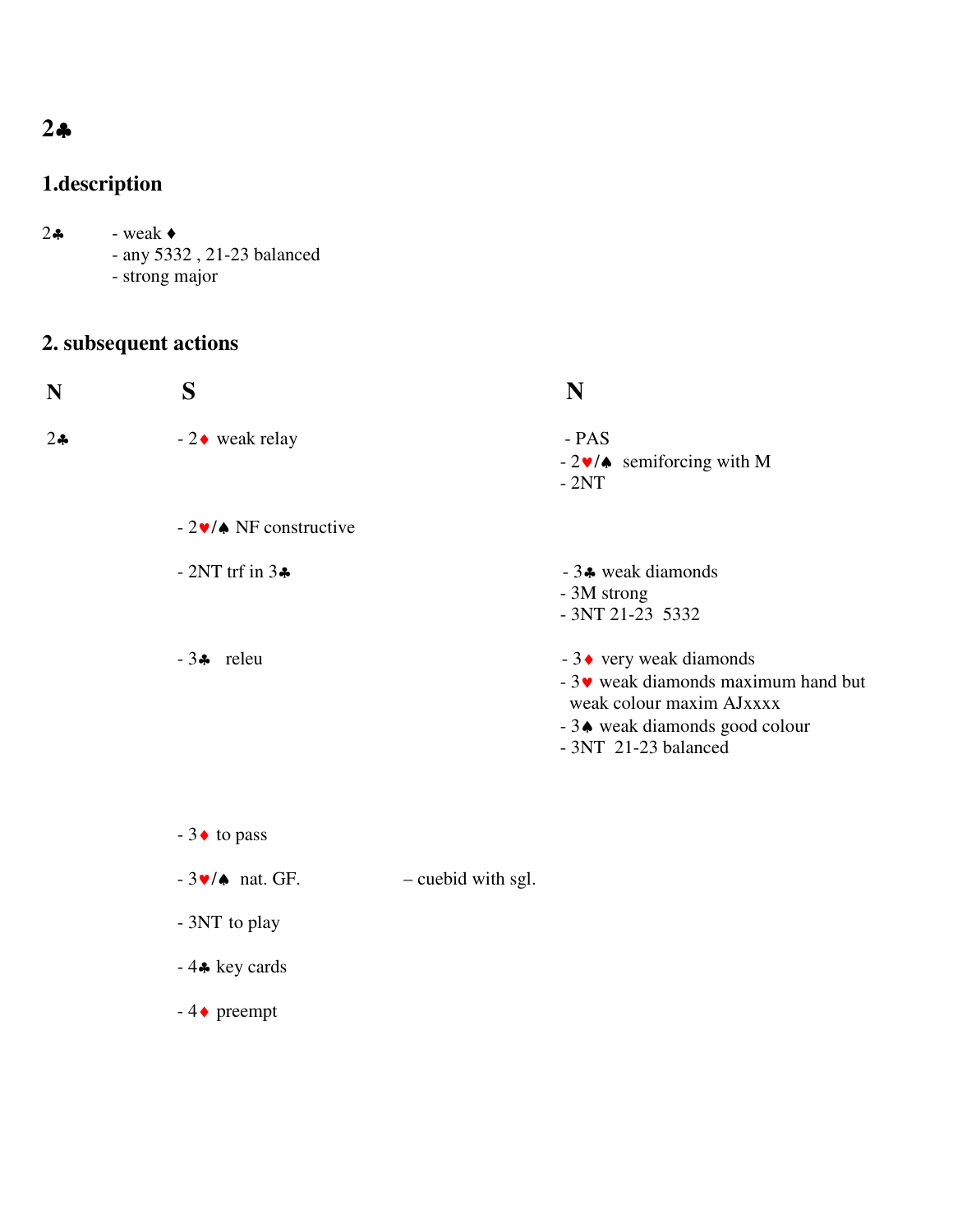## 2♦ opening

- Weak major
- 21-22 bal , exactly 4 diamonds
- Strong minor

## 2♦

• 2  $\blacktriangledown$ : Pass or correct. Opener passes with a weak two in hearts or corrects to his denomination. • 2  $\blacktriangle$ : Pass or correct. Opener passes with a weak two in spades or corrects to his denomination. • 2NT: Asking bid. Asks opener to describe his hand

- 3  $\div$ : Natural and forcing.
- 3<sup>•</sup>: Natural and forcing.
- 3  $\blacktriangledown$ : Pass or correct. Opener passes with a weak two in hearts or corrects to his denomination.
- 3  $\div$ : Pass or correct. Opener passes with a weak two in spades or corrects to his denomination.
- 3NT: To play opposite a weak two. Opener continues only if holding a strong hand.
- 4  $\bullet$ : Requests opener to transfer to his major, so that responder can declare.
- $\bullet$  4 $\bullet$ : Requests opener to bid his major, so that opener can declare.
- 4 **.** Natural and to play opposite a weak two. Opener continues only if holding a strong hand.
- 4 : Natural and to play opposite a weak two. Opener continues only if holding a strong hand.
- 5  $\clubsuit$ : Natural and to play opposite a weak two. Opener continues only if holding a strong hand.
- 5<sup> $\bullet$ </sup>: Natural and to play opposite a weak two. Opener continues only if holding a strong hand.

| 2♦ | 2NT                                             |
|----|-------------------------------------------------|
| 3♣ | weak $\blacktriangledown$ 's, upper point range |
| 30 | weak $\triangle$ 's, upper point range          |
| 3♥ | weak $\blacktriangledown$ 's, lower point range |
| 3♠ | weak $\triangle$ 's, lower point range          |

- 3NT = strong NoTrump hand
- 4♣ = strong hand with a good long ♣ suit
- $4 \bullet =$  strong hand with a good long  $\bullet$  suit